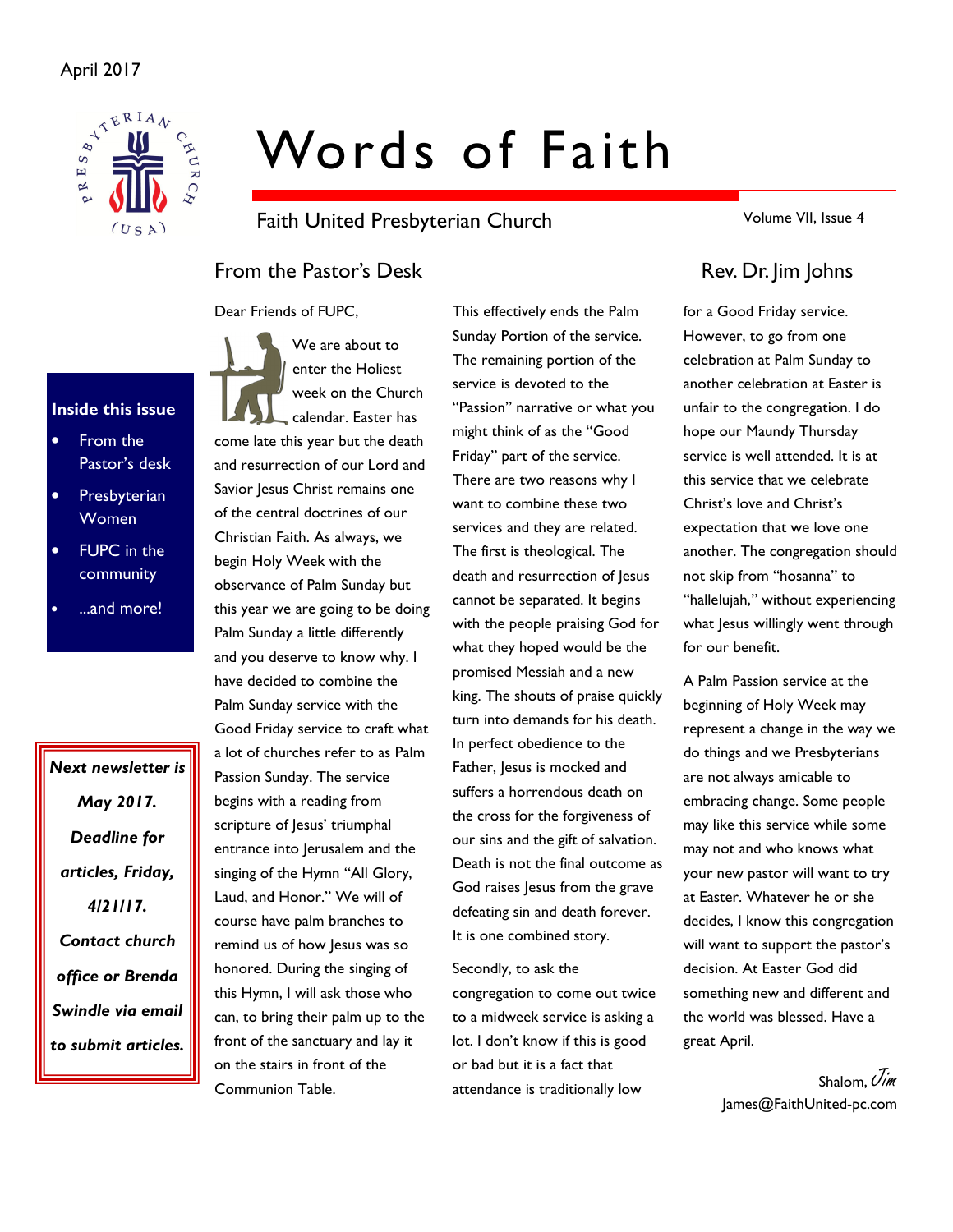# Presbyterian Women Mary Marxer

FUPC Women are well into this year's Bible study with "Who Is Jesus?" Books are available for \$10 in the office or at your circle meeting or from your circle leader.

Tuesday Morning Circle-2nd Tuesday, 10:30 am. Next meeting, 4/11. Circle moderator, Linnie Hinkle.



Thursday Morning Circle-2nd Thursday, NEW TIME, 10 am at the church, Next meeting, 4/13.

Tuesday Evening Circle-3rd Tuesday, 7:00 pm in members homes. Next meeting, 4/18, Circle moderator, Irene Simpson.

The Starboard Stitchers will next meet on Tuesday, April 4 at 1:00 pm at the church. All are invited to come help them stuff fabric animals. These animals go to toddlers when they get their shots at the North Dallas Shared Ministries clinic.

# Outreach & Evangelism Gail Crumpler



Monthly Pancake Community Breakfast will be April 8 from 8-10am. Join us and meet your neighbors and friends.

The members of Faith United have come through again with generous donations for Cabell School. Your outreach committee thanks you, but more important are the following thanks from Amy Estrada, the liaison at Cabell: "Thank you, pastor and members of Faith United Presbyterian Church for

all you did to get the supplies for our teachers and students at Cabell. We are so blessed to have such a generous partner as you all."

North Dallas Shared Ministries—Volunteer opportunities, NDSM always needs more volunteers to help continue the great work we are doing! Specific need, Food Pantry Volunteers and Client Interviewers. Contact info: volunteer.director@ndsm.org.

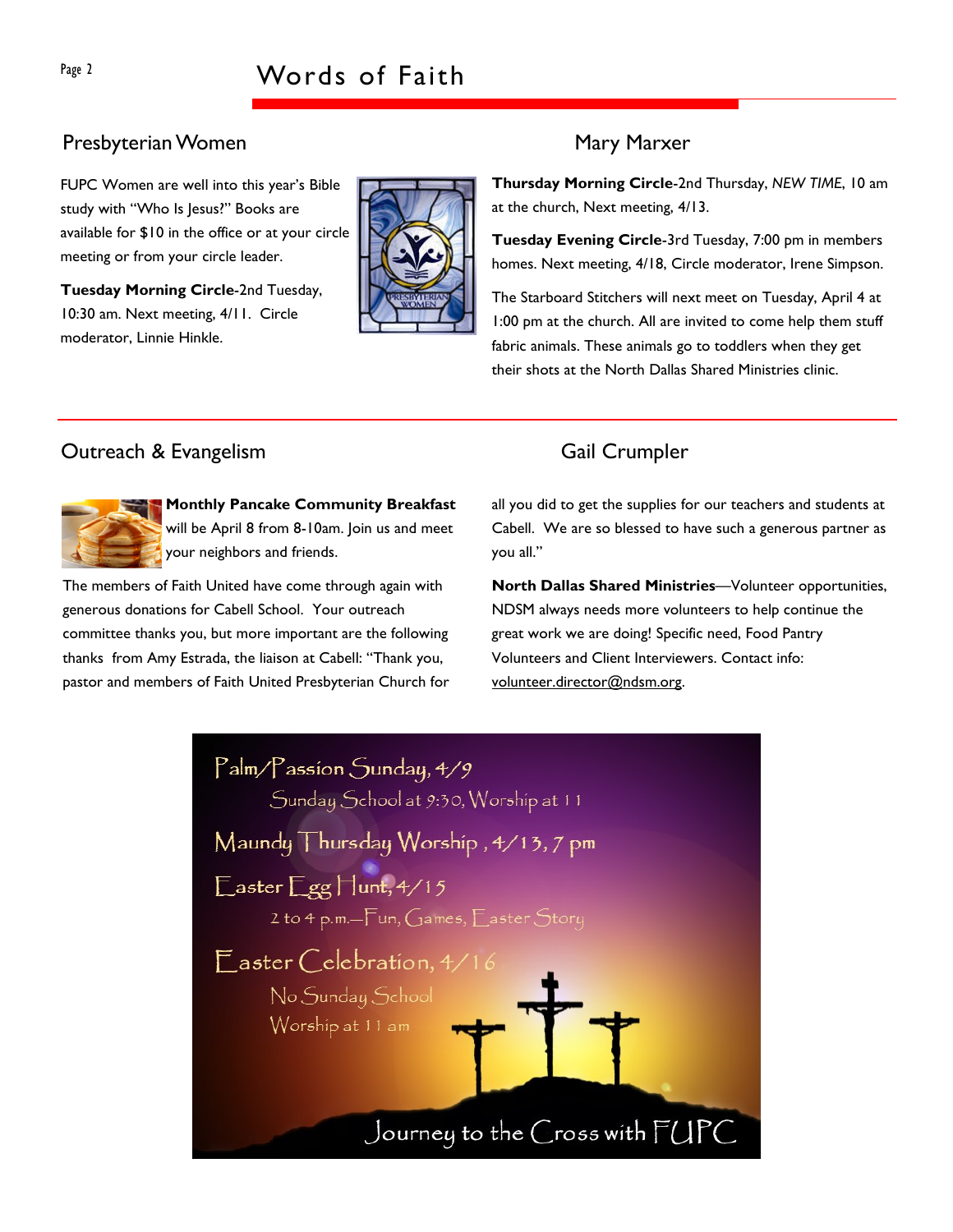# Happy Birthday!

| <b>April 7</b> |                     | April 10 |                | April 13 |                          | April 21 |               |  |
|----------------|---------------------|----------|----------------|----------|--------------------------|----------|---------------|--|
|                | Phoebe Higginbotham | 盤        | Helen Gereaux  | 槃        | Scarlett Silva           |          | Lauren Hinely |  |
| April 9        |                     | 榮        | Doug Sparks    | April 19 |                          | April 27 |               |  |
| 楽              | Earl Blackney       |          | April II       | 槃        | <b>Richard Davenport</b> | 豢        | Dan Gereaux   |  |
|                | Dixie Howell        | 鸒        | Brenda Burkham |          |                          |          |               |  |

# Prayer Concerns

### Prayers for:

- Oscar Bennedsen
- Dale Durcholz
- **Elizabeth Hendricks**
- Roger Jones
- ♥ Ray Kirchmeyer (David's brother)
- Lilas Kinch
- Sugie Maxfield
- Sherrard Family
- ♥ Alan Swope

### Rehab/At Home:

- ♥ Earl Blackney
- ♥ Bobbie & J.R. Jones
- ♥ Margaret Jones
- ♥ Henry Knight
- **Betty Laney**
- ♥ Joanne McKnight
	- Anne Mobley
- ♥ Wanda Mosher
- **Freddie Simmons**
- **Betty Van**



### Directory Updates Please remember to notify the church office if your information changes.

## Notes & News from the Pews



### Dear FUPC,

Thank you so much for the prayers, visits, cards, calls, and meals during my recovery from hip joint replacement surgery. I am truly blessed to work with and for such a giving congregation. Your cards and visits got me through the tough days during my recovery. I am happy to be back at work and easing back into my full-time schedule.

Yours in Christ, *Brenda Swindle*